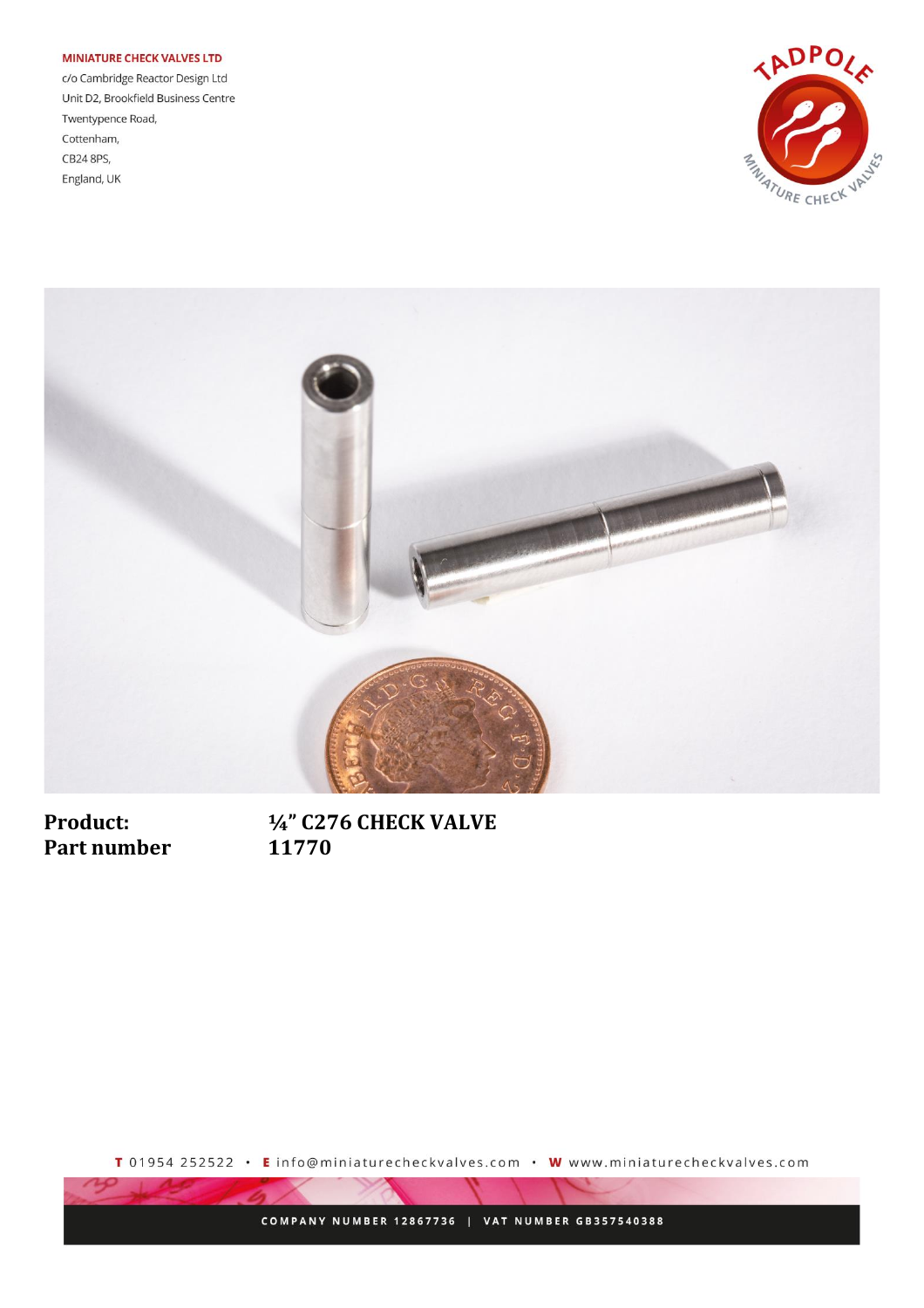## **Technical Information**

| Connectivity, Tube OD                                                  | mm         | 1/4"             |
|------------------------------------------------------------------------|------------|------------------|
| Length                                                                 | mm         | 35               |
| Material                                                               |            | C <sub>276</sub> |
| <b>Total Pressure rating</b>                                           | BarG       | 100              |
| Nominal flow of air with the pressure drop across the valve of 1 bar   | nL/mi<br>n | 40               |
| Nominal flow of water with the pressure drop across the valve of 1 bar | L/min      | 1                |
| Spring material options                                                |            | 302 SS           |
| <b>Cracking Pressure options</b>                                       |            | C <sub>276</sub> |
|                                                                        |            | C <sub>22</sub>  |
| <b>Cracking Pressure options</b>                                       | Bar        | 0.1              |
|                                                                        | Bar        | 0.2              |
|                                                                        | <b>Bar</b> | 0.5              |
|                                                                        | Bar        | $\mathbf{1}$     |
|                                                                        | Bar        | 2                |
| Seal options                                                           |            | <b>EPDM</b>      |
|                                                                        |            | <b>FKM</b>       |
|                                                                        |            | <b>VMQ</b>       |
|                                                                        |            | <b>FFKM</b>      |
| Operating temperature range, FKM                                       | C          | $-10C$ to $165C$ |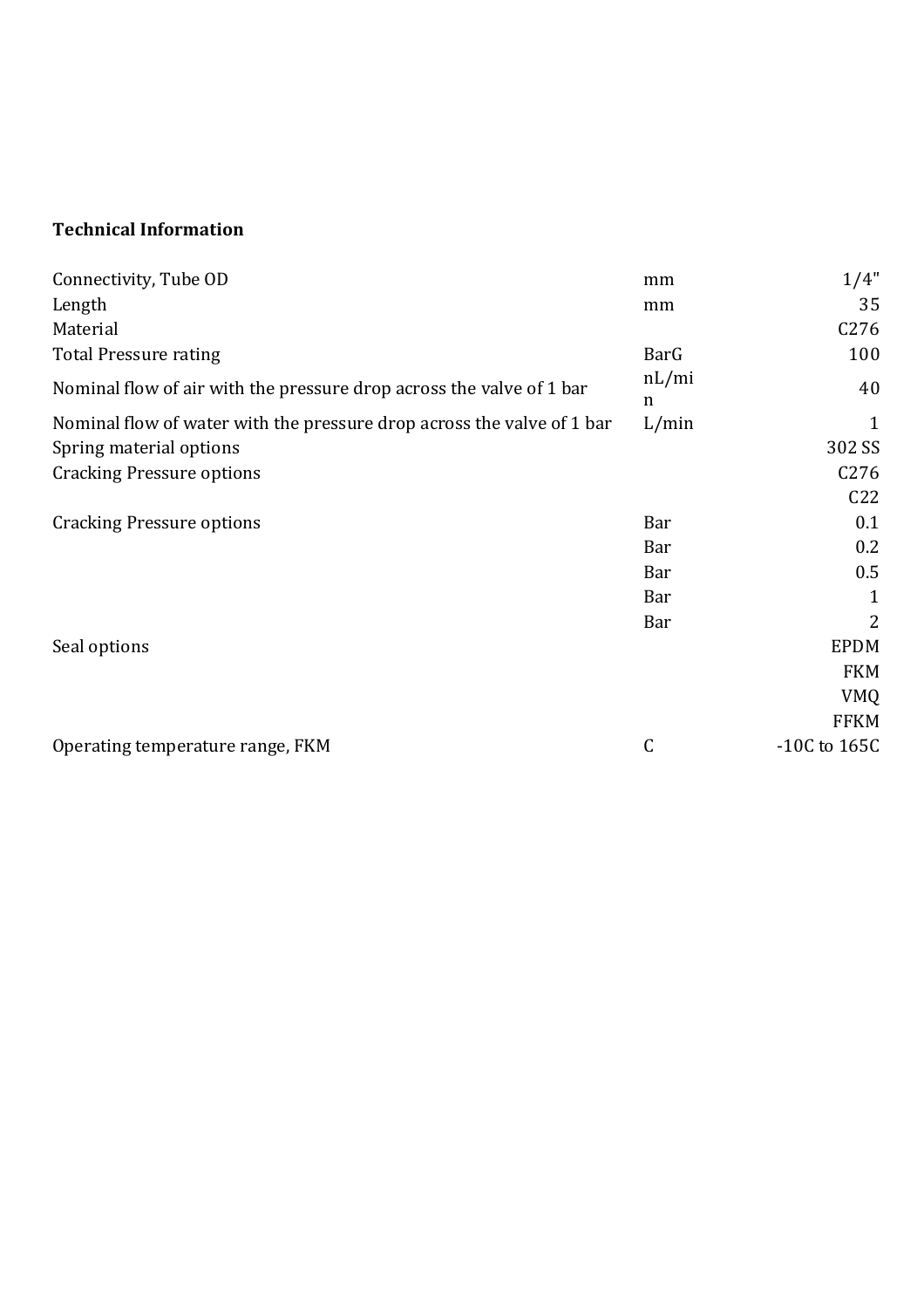